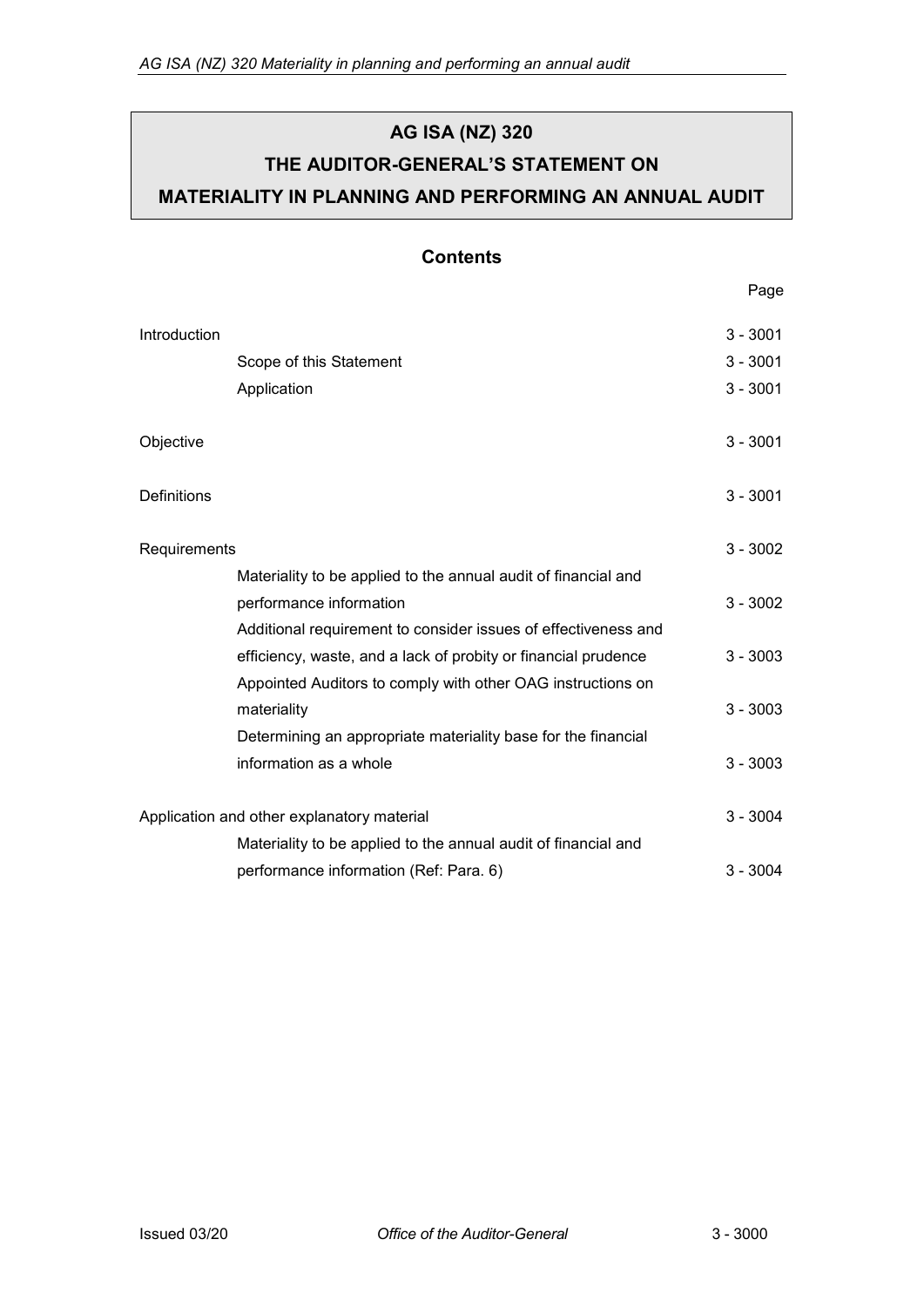### <span id="page-1-0"></span>**Introduction**

#### <span id="page-1-1"></span>**Scope of this Statement**

- 1. This Auditor-General's Auditing Statement:
	- (a) establishes the Auditor-General's requirements in relation to ISA (NZ) 320: *Materiality in Planning and Performing an Audit* (ISA (NZ) 320);<sup>[1](#page-1-5)</sup> and
	- (b) provides additional guidance to reflect the public sector perspective.

#### <span id="page-1-2"></span>**Application**

- 2. Compliance with this Statement is mandatory for Appointed Auditors who carry out annual audits on behalf of the Auditor-General. This Statement requires compliance with all of the requirements of ISA (NZ) 320 and the additional requirements included in this Statement.
- 3. This Statement applies to audits of financial statements and/or performance information that have been prepared for reporting periods beginning on or after 1 April 2020, although earlier application is encouraged.

### <span id="page-1-3"></span>**Objective**

4. The objective of the Appointed Auditor is to apply the concept of materiality appropriately and to reflect the public sector perspective in planning and performing the annual audit.

### <span id="page-1-4"></span>**Definitions**

- 5. For the purpose of this Auditor-General's Auditing Statement, the defined terms have the meanings attributed:
	- (a) in the Glossary of Terms issued by the New Zealand Auditing and Assurance Standards Board (the NZAuASB glossary) of the External Reporting Board (although, where a term with a specific meaning in the New Zealand public sector differs from the NZAuASB glossary, the New Zealand public sector definition shall prevail);
	- (b) in the Auditor-General's Glossary of Terms; and
	- (c) in the following term.

-

<span id="page-1-5"></span>The ISA (NZ) Auditing Standards are scoped so that they apply to audits of "historical financial information". However, for the purposes of the Auditor-General's Auditing Standards and Statements, all references to "historical financial information" should be read as the audit of "historical financial and historical performance information".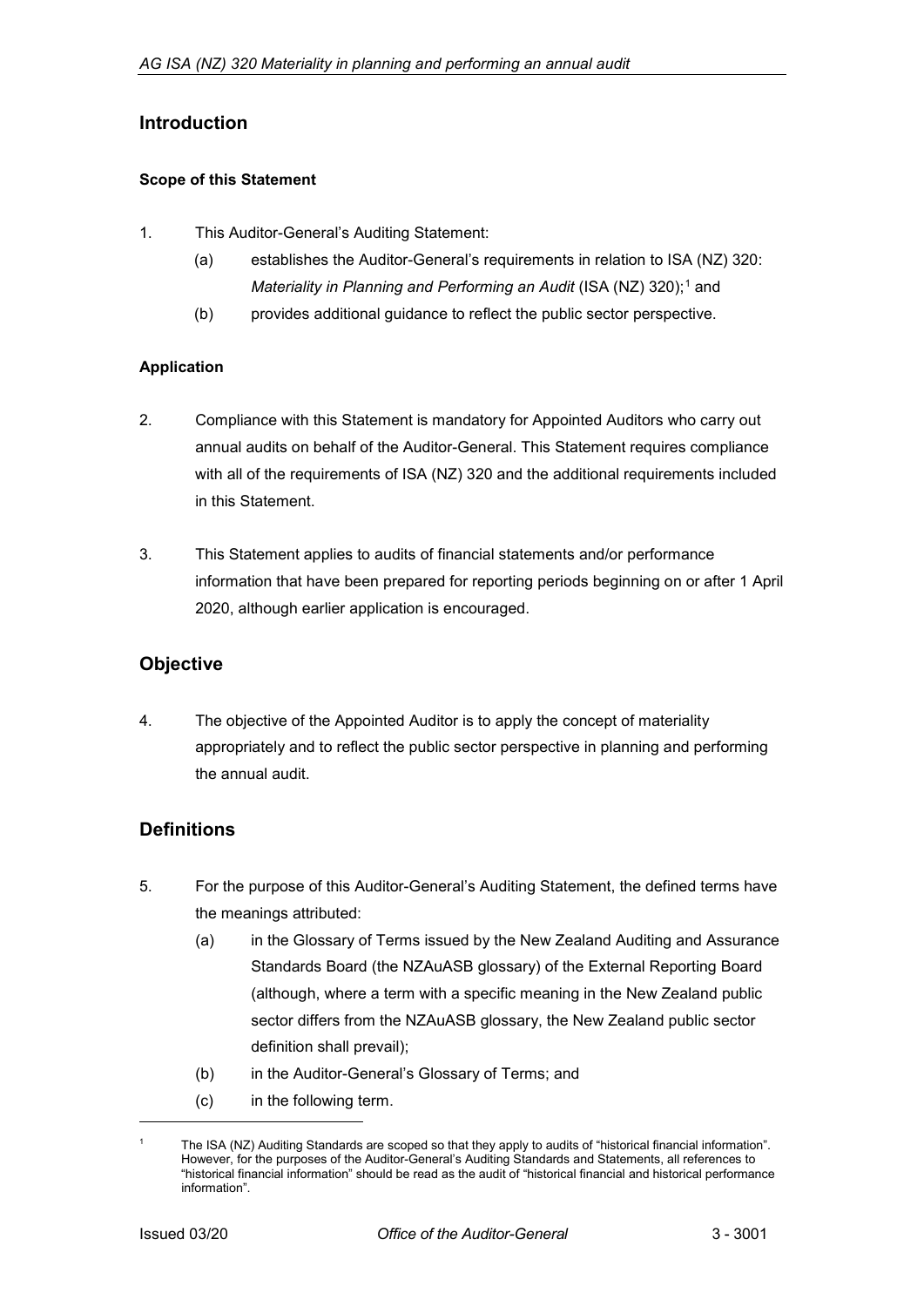Material means, for the purposes of forming an opinion on a public entity's financial and performance information, a statement, omission, fact, or item of such a nature or amount that its disclosure, or the method of treating it, given full consideration of the circumstances applying at the time the financial and performance information is completed, could reasonably be expected to influence readers' overall understanding of the financial statements and performance information in making decisions or assessments about the stewardship and allocation of resources and the performance of the public entity.

### <span id="page-2-0"></span>**Requirements**

#### <span id="page-2-1"></span>**Materiality to be applied to the annual audit of financial and performance information**

- 6. The Appointed Auditor shall consider whether a statement, omission, fact, or item is material when planning and performing the annual audit of the financial and performance information prepared by an entity. The consideration of materiality by the Appointed Auditor shall be taken from several perspectives as follows:
	- (a) The Appointed Auditor shall apply the general definition of "material", in paragraph 5 of this Statement, as the overall test of whether a statement, omission, fact, or item is material when planning and performing the annual audit of an entity's financial and performance information.
	- (b) If an entity prepares performance reports for audit, the Appointed Auditor shall apply the materiality requirements of AG-4: *The audit of performance reports*.
	- (c) In considering the laws and regulations that apply to an entity, the Appointed Auditor shall also apply the materiality requirements of ISA (NZ) 250 (Revised): *Consideration of Laws and Regulations* and take into account the considerations in paragraph 8 of the accompanying Auditor-General's Statement AG ISA (NZ) 250 (Revised).
	- (d) If a public entity receives a Parliamentary appropriation on behalf of a Minister, the Appointed Auditor shall apply the materiality requirements of AG-2: *The appropriation audit and the controller function* (ref: para A1-A3).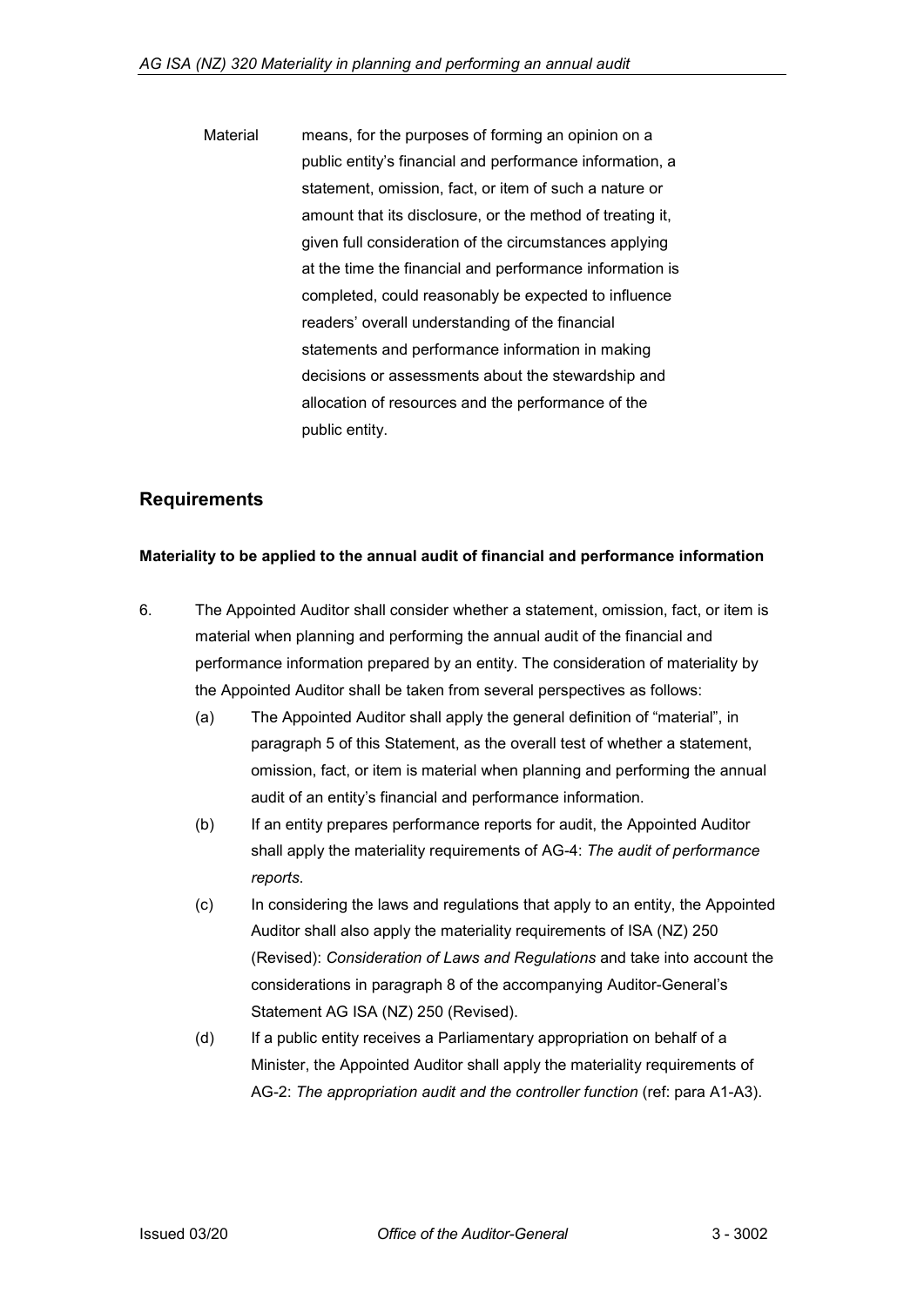# <span id="page-3-0"></span>**Additional requirement to consider issues of effectiveness and efficiency, waste, and a lack of probity or financial prudence**

- 7. Regardless of the requirements in paragraph 6 of this Statement, the Appointed Auditor shall maintain an alertness for, and awareness of, issues of effectiveness and efficiency, waste, and a lack of probity or financial prudence when planning and performing the annual audit. Such alertness and awareness shall be maintained for the purpose of reporting such issues to the OAG.
- 8. The Appointed Auditor shall specifically maintain an alertness for, and awareness of, such issues and, should an issue come to their attention, form an initial view as to whether to report the issue to the OAG. Issues that are clearly trivial or inconsequential are not required to be reported to the OAG.
- 9. The Appointed Auditor shall refer to AG-3: *The approach to issues arising from section 16(1) of the Public Audit Act 2001* for further requirements and guidance.

#### <span id="page-3-1"></span>**Appointed Auditors to comply with other OAG instructions on materiality**

10. The Appointed Auditor shall, as a minimum, comply with any materiality considerations specified in instructions by the OAG. Irrespective of any materiality considerations specified by the OAG, the Appointed Auditor shall apply a lower materiality limit if this is necessary to achieve the objective of this Statement.

#### <span id="page-3-2"></span>**Determining an appropriate materiality base for the financial information as a whole**

- 11. The Appointed Auditor shall, when setting materiality for the financial information, take into account the activities of the public entity. For example:
	- (a) For public entities whose purpose is primarily to provide public benefits, the focus is likely to be on the quality of its expenditure. In this instance, gross expenditure might be an appropriate base for determining the level of financial materiality.
	- (b) For public entities whose primary purpose is the pursuit of commercial objectives, a financial materiality that is consistent with that entity's commercial objectives would be more appropriate.

**\*\*\***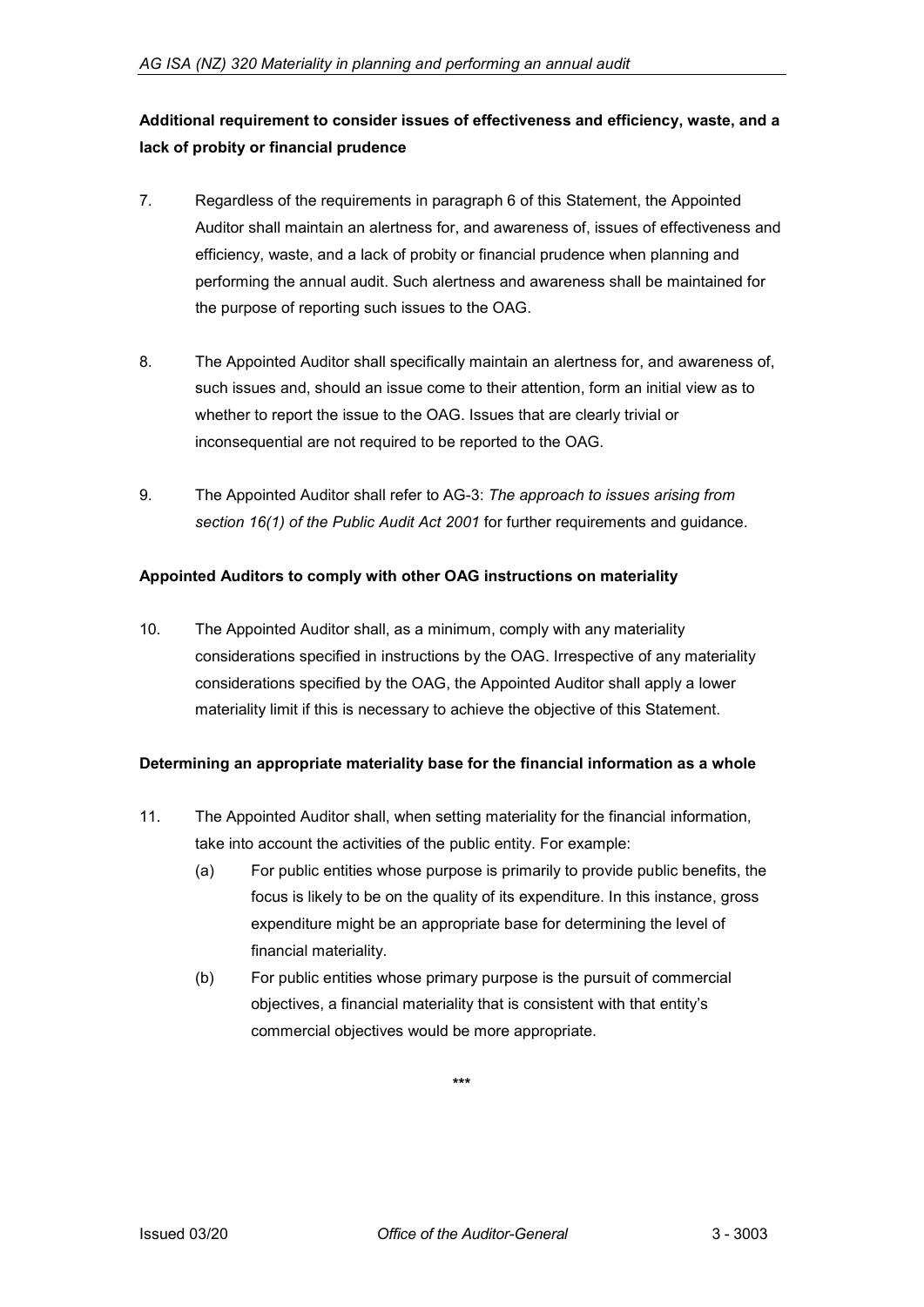# <span id="page-4-0"></span>**Application and other explanatory material**

<span id="page-4-1"></span>**Materiality to be applied to the annual audit of financial and performance information** (ref: para. 6)

# *Limitations in the definition of materiality in the New Zealand financial reporting framework*

A1. The financial reporting framework in New Zealand defines materiality as:

*Omissions or misstatements of items are material if they could, individually or collectively, influence the economic decisions that users make on the basis of the financial statements. Materiality depends on the size and nature of the omission or misstatement judged in the surrounding circumstances. The size or nature of the item, or a combination of both, could be the determining factor.*

PBE IPSAS 1 includes the following additional guidance in respect of public benefit entities:

*Material. In addition to the definition of "Material" given in paragraph 7, omissions or misstatements of items are material if they could, individually or collectively, influence the decisions or assessments of users made on the basis of the financial statements.*

*Public benefit entities are reporting entities whose primary objective is to provide goods or services for community or social benefit and where any equity has been provided with a view to supporting that primary objective rather than for a financial return to equity holders.*

- A2. For the purposes of annual audits, the definition of materiality in the financial reporting framework is too narrow for the following reasons:
	- (a) Limiting the definition to "omissions or misstatements" effectively excludes concerns identified by the auditor about financial management behaviour that would not directly impact on the fair presentation (or truth and fairness) of the financial and performance information. An example of financial management behaviour that would be material to users but that would not necessarily result in an omission or misstatement of the financial and performance information would be when entity management had invested unlawfully or without authority. In this instance, the financial and performance information may fairly present the investment, although the investment is unlawful or unauthorised.